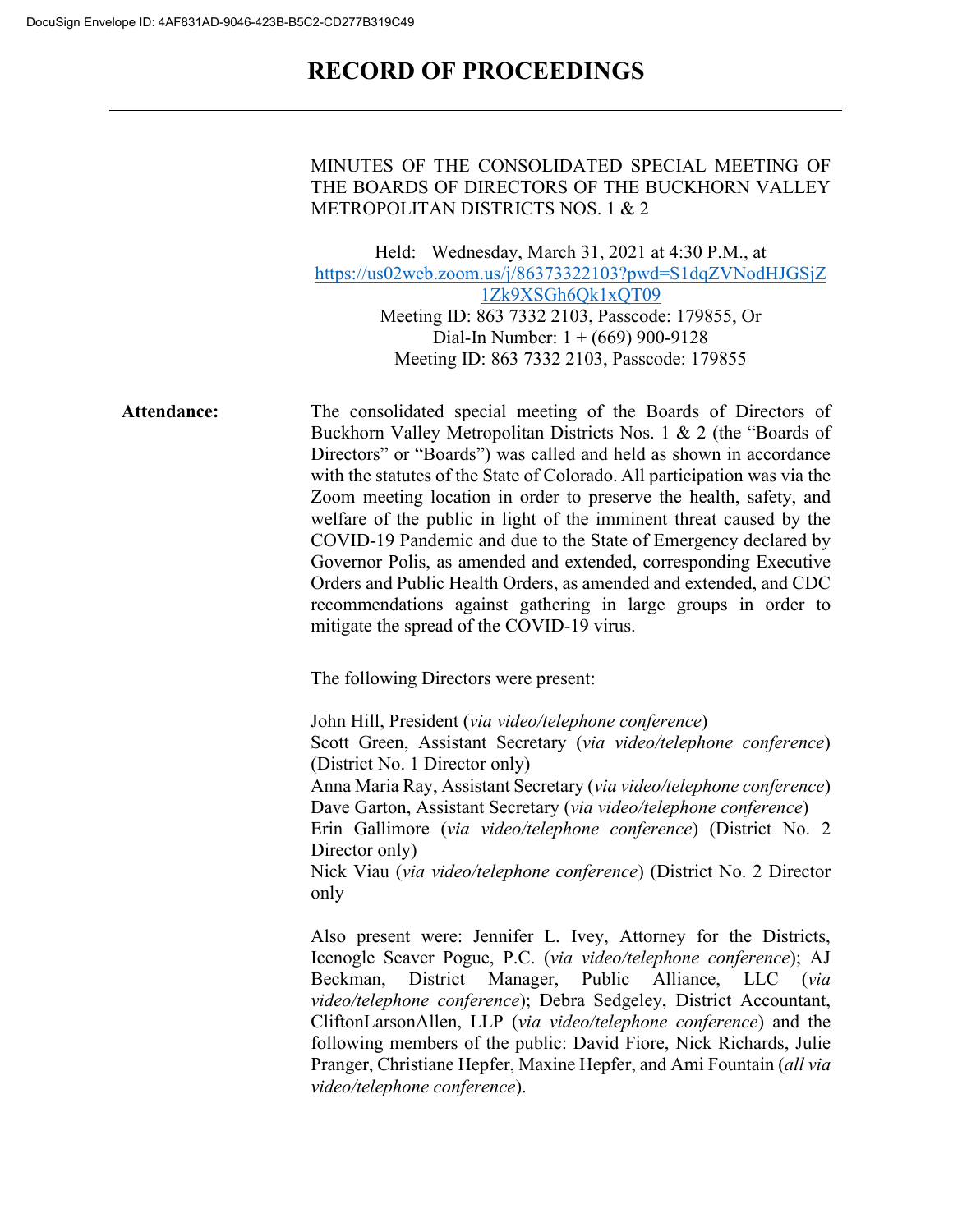| Call to Order/<br><b>Declaration of</b><br>Quorum:                | Director Hill called the consolidated special meeting of the Boards of<br>Directors of the Buckhorn Valley Metropolitan Districts Nos. 1 & 2 to<br>order at 4:30 P.M., at which time it was noted that the notice of this<br>meeting was properly posted within the Districts. Director Hill noted<br>that a quorum of each of the Boards were present, and he turned the<br>meeting over to Mr. Beckman and Ms. Ivey.                                                                                                                                                                                                                                                                                                                                                                                           |
|-------------------------------------------------------------------|------------------------------------------------------------------------------------------------------------------------------------------------------------------------------------------------------------------------------------------------------------------------------------------------------------------------------------------------------------------------------------------------------------------------------------------------------------------------------------------------------------------------------------------------------------------------------------------------------------------------------------------------------------------------------------------------------------------------------------------------------------------------------------------------------------------|
|                                                                   | Mr. Beckman reviewed the District's procedure for public comment.<br>He explained that in order to accommodate public comment and allow<br>for the orderly conduct of District business members of the public<br>wishing to speak during agenda items are required to use the "raise"<br>hand" feature in Zoom and wait to be recognized by the<br>host. Members of the public who joined by phone were asked at the<br>time they connected to the Zoom platform to indicate which agenda<br>items they were interested in speaking about. He noted that all public<br>comment is limited to three minutes per person and explained that a<br>warning would be provided when the speakers had 30 seconds<br>remaining. Speakers were advised that at the expiration of the three<br>minutes they would be muted. |
| <b>Disclosure Matters:</b>                                        | The Boards of Directors reviewed the agenda for the meeting,<br>following which each Board member confirmed the contents of<br>written disclosures previously made, stating the fact and summary<br>nature of any matters, as required under Colorado law, to permit<br>official action to be taken at the meeting.                                                                                                                                                                                                                                                                                                                                                                                                                                                                                              |
| Approval<br>of/Additions<br>to/Deletions from the<br>Agenda:      | Following discussion and upon motion of Director Ray and second of<br>Director Hill, the Boards of Directors voted unanimously to approve<br>the Agenda as presented.                                                                                                                                                                                                                                                                                                                                                                                                                                                                                                                                                                                                                                            |
| <b>Public Comment for</b><br><b>Matters not on the</b><br>Agenda: | There was no public comment for matters not on the Agenda.                                                                                                                                                                                                                                                                                                                                                                                                                                                                                                                                                                                                                                                                                                                                                       |
| <b>Election of Officers</b><br>for District No. 2:                | Following discussion, upon motion duly made by Director Garton,<br>seconded by Director Ray, and upon vote unanimously carried, the<br>Board of District No. 2 elected Nick Viau as Treasurer of the District<br>No. 2 Board and Erin Gallimore as Secretary of the District No. 2<br>Board.                                                                                                                                                                                                                                                                                                                                                                                                                                                                                                                     |
| <b>Consent Agenda:</b>                                            | Following review, upon motion duly made by Director Garton,<br>seconded by Director Ray, and upon vote unanimously carried, the<br>Boards approved the minutes of the February 25, 2021 consolidated<br>special meetings of District No. 1 and District No. 2.                                                                                                                                                                                                                                                                                                                                                                                                                                                                                                                                                   |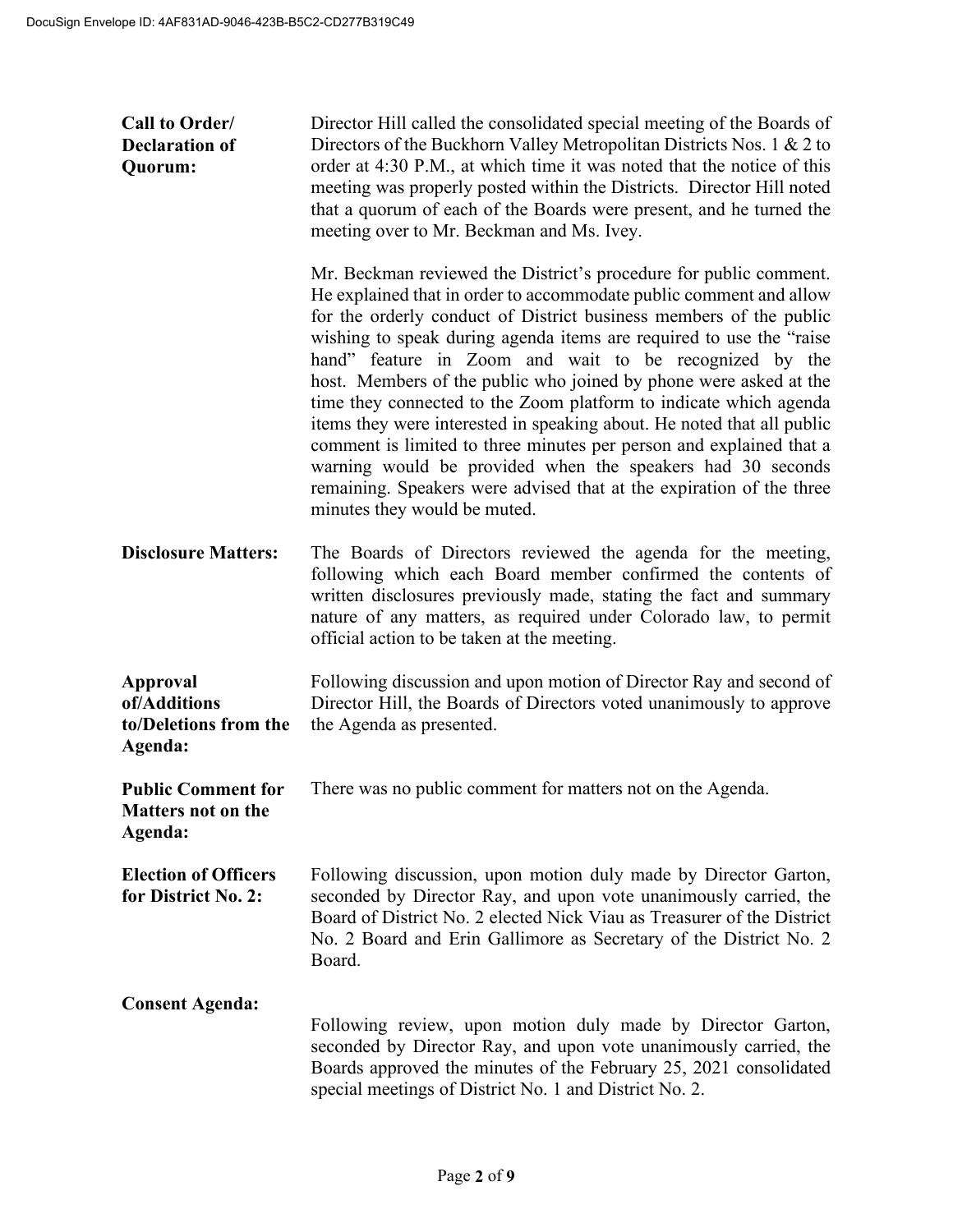## **Financial Matters:**

| Payment of Claims:                            | Ms. Sedgeley reviewed the check register with the Boards for the<br>period ending March 31, 2021 in the amount of \$171,355.77.                                                                                                                                                                                                                                                                                                                                                                                                                                                                                                                                                                                                                                                                                                                                                                                                                                                                                         |
|-----------------------------------------------|-------------------------------------------------------------------------------------------------------------------------------------------------------------------------------------------------------------------------------------------------------------------------------------------------------------------------------------------------------------------------------------------------------------------------------------------------------------------------------------------------------------------------------------------------------------------------------------------------------------------------------------------------------------------------------------------------------------------------------------------------------------------------------------------------------------------------------------------------------------------------------------------------------------------------------------------------------------------------------------------------------------------------|
|                                               | Ms. Sedgeley reported that as of December 31, 2021 there were<br>approximately \$14,000 in legal expenses incurred in connection with<br>the recall election. Attorney Ivey reported that the total legal expense<br>for the recall election through the end of February 2021 was<br>\$21,562.50.                                                                                                                                                                                                                                                                                                                                                                                                                                                                                                                                                                                                                                                                                                                       |
|                                               | Director Gallimore requested that the Boards of District Nos. 1 and 2<br>have the opportunity to review the invoices included in the check<br>register prior to ratification of the payables. Following discussion, the<br>District No.1 Board determined to defer the approval of claims until<br>the invoices have been reviewed by the Directors of District Nos. 1<br>and 2.                                                                                                                                                                                                                                                                                                                                                                                                                                                                                                                                                                                                                                        |
| <b>Citizens Advisory</b><br><b>Committee:</b> | Mr. Beckman reported that the Citizens Advisory Committee ("the<br>Committee") met on March 21, 2021 at 5:30 p.m. Mr. Beckman<br>reported that the Committee reviewed the District's budget and a cash<br>projection prepared by the District's Accountant and discussed several<br>items as follows:                                                                                                                                                                                                                                                                                                                                                                                                                                                                                                                                                                                                                                                                                                                   |
|                                               | Operations Manager and Seasonal Assistant: The Committee is in<br>support of hiring Mr. Slaughter as the District's Operations Manager<br>and of hiring a parttime seasonal assistant. The estimated cost of the<br>two employees is \$105,000 per year. The Committee is in support of<br>the District providing healthcare benefits and paid time off which<br>would increase the cost of payroll. Director Gallimore asked about<br>posting for the position and the historic average number of hours<br>worked per month by Mr. Slaughter. Director Hill explained that in<br>the summer months the Operations Manager may work well over 40<br>hours per week. He explained that there is sufficient work for the<br>Operations Manager over the winter months, however much of it is<br>clerical in nature to address the reporting associated with maintaining<br>water rights and other matters. Ms. Ivey explained that employment<br>law is a separate practice outside of her area of practice. She reported |

that according to the Colorado Open Meetings Law the position of Chief Executive Officer, which is basically the District Manager, would require posting prior to hiring for the position. *Buckhorn Pond:* The Committee discussed the need to proceed with

repairs to the liner in Buckhorn Pond. The current estimate for the repairs is \$60,000, however a more accurate estimate is expected once proposals are received.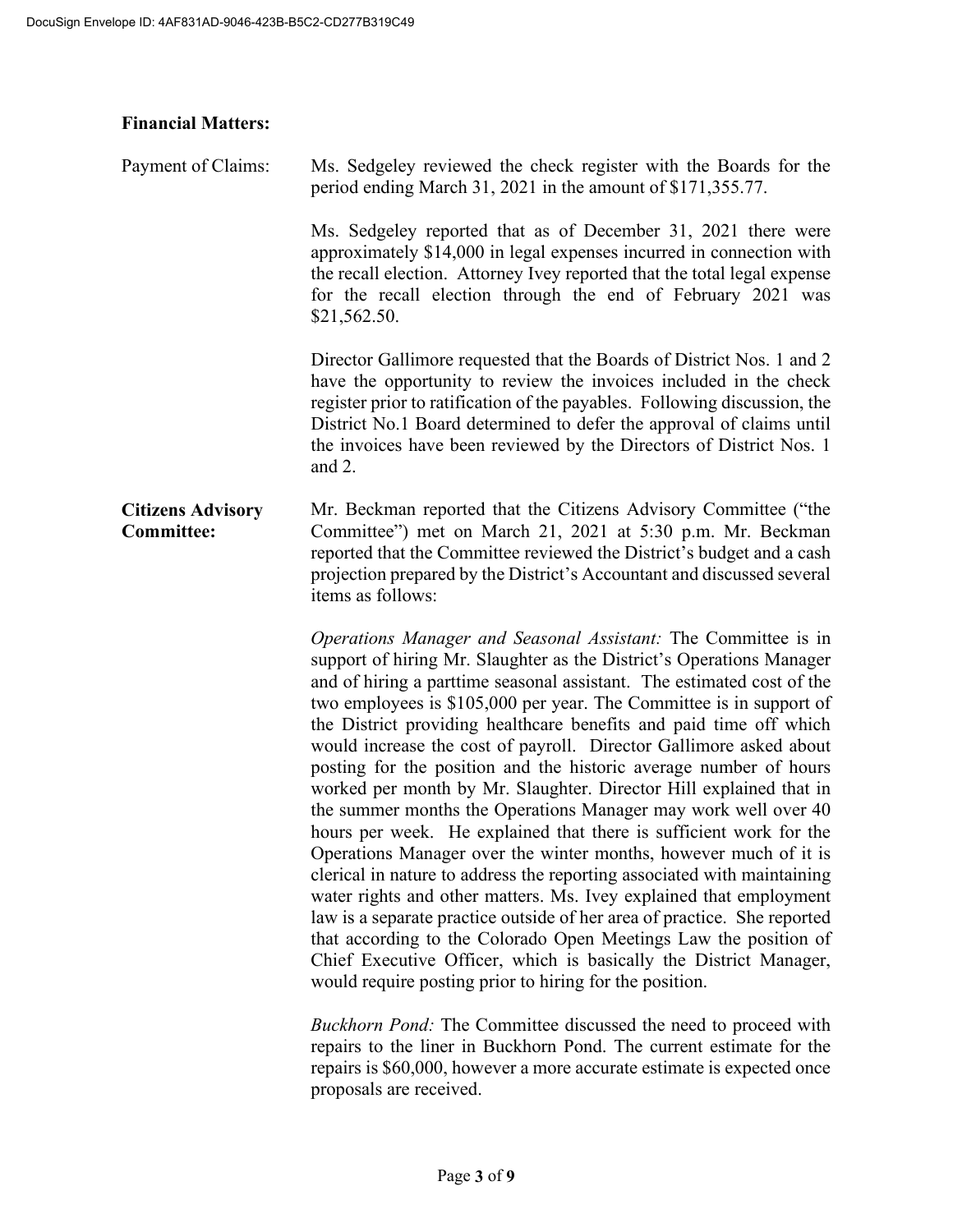Director Gallimore asked if a job description has been developed. Mr. Beckman reported that a job description has not yet been developed, as the first management priority is to secure authorization to hire the necessary labor to operate the system, with completion of the necessary documentation for the position to follow.

Mr. Fiore noted that all Committee members agree that Mr. Slaughter does a good job and should be hired as the Operations Manager. He noted that he believes the job description is an opportunity to define the job.

*Fill Dirt Stockpile:* Two of the Committee members, Mark Hoblitzell and Julie Pranger, have experience in erosion control measures and discussed the status of a large stockpile on District property. The Committee requested that the Board take whatever measures necessary to immediately stabilize the stockpile and take the necessary actions to ensure that the stockpiles comply with the requirements of the Town of Gypsum and any other authority having jurisdiction over erosion control requirements in the District.

Mr. Fiore then noted that Committee members Julie Pranger and Mark Hoblitzell are willing to participate in discussions with Mr. Beckman and the Town regarding the stockpiles of dirt. Mr. Fiore then reported that the Committee discussed reviewing the request for proposal for the pond work and is willing to assist.

*District Office:* Mr. Beckman reported that the property rental for the space that has been used as the District's office and operations center was discussed by the Committee. Based on those discussions, Mr. Beckman offered \$2,500 per month for use of the property. Ms. Hepfer's counteroffer is \$3,500 per month.

*Other:* Mr. Beckman then informed the Board that the Committee tabled discussion of items such as the election of officers and researching and recommending a reserve study. Ms. Pranger reported that the Committee also discussed the need for a Capital Improvement Plan and noted that this would likely influence the allocation of employee responsibilities across all job tasks. Mr. Beckman advised the Board that the next Committee meeting is scheduled for April 29<sup>th</sup> at 5:30 p.m. and an eBlast will be sent to the community in advance of the meeting.

#### **Operations Matters:**

Termination of Contract with Following discussion upon motion duly made by Director Hill, seconded by Director Garton and upon vote unanimously carried, the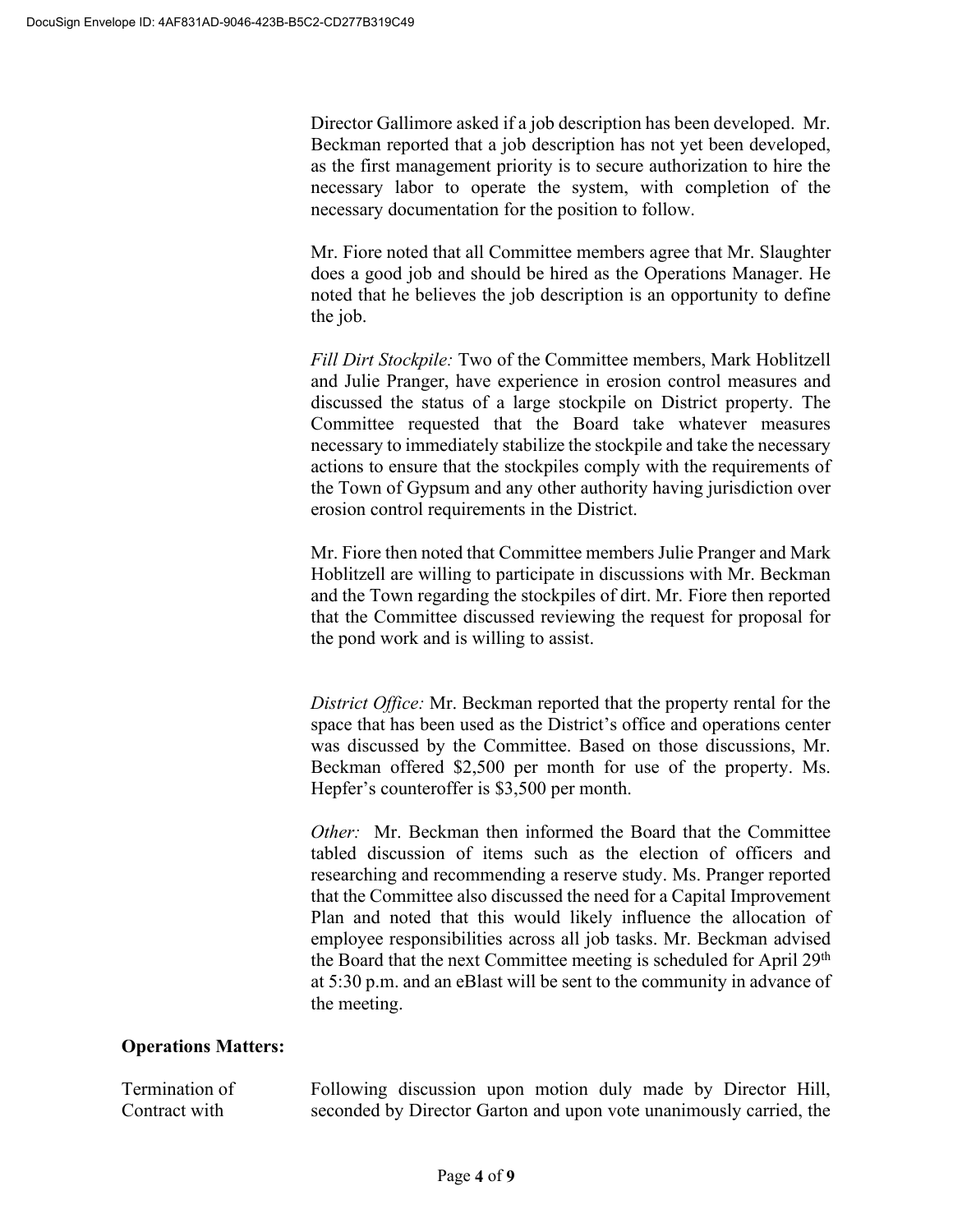Colorado Land Management, LLC: Boards terminated the contract with Colorado Land Management, LLC effective April 15, 2021.

Hiring of Operations Manager and Seasonal Assistant: Discussion ensued regarding the development of a job description, salary and benefits for the proposed employees. Mr. Beckman recommended that the Board take action to secure the needed employees and provide direction to him to address the benefits and job description in the coming weeks.

> Following discussion upon motion duly made by Director Green for District No. 1, seconded by Director Hill and upon vote unanimously carried the Board authorized the District Manager to hire Kenny Slaughter as a salaried employee in the amount of \$75,000 per year as the District's Operations Manager, and one seasonal assistant, to be hired at the rate of \$30 per hour effective April 15, 2021. The Board of District No. 1 further authorized Mr. Beckman to engage ADP for payroll processing through CliftonLarsonAllen LLP and take other actions necessary to develop job descriptions and recommendations for benefits.

Rental Agreement for 11 Bridger Drive: Mr. Beckman discussed the negotiations to this point and reported that the property owner will require \$3,500 per month with a minimum of a one year rental in order for the District to continue using the property as an office and operations headquarters. The monthly fee would include housekeeping and landscaping maintenance. Mr. Fiore reported that the Committee discussed the fact that the control center for the District's raw water irrigation system is located within the property. The Committee recommends that the Board consider moving its office at some point to an area devoted to only District uses. He then noted that the current location is shared with others and is also the center for development.

> Ms. Hepfer explained that the majority use of the property would be allocated to the District and the property would be shared with the developer. Director Gallimore expressed concerns regarding the fair allocation of costs among the tenant users of the property and the cost of the monthly rent charged to the District. Director Green advised the Board that in the past, prior to COVID-19 regulations, Board meetings and project coordination meetings for the District were held at the property. Ms. Gallimore discussed other options for public meeting spaces. Director Hill reported that the radio control equipment for the control valves for the water system are located within the property. He then explained that the idea of building a separate facility for the District's office is a good idea however it has proven to be cost prohibitive in the past and because of the topography on certain areas can be used for the radio control equipment.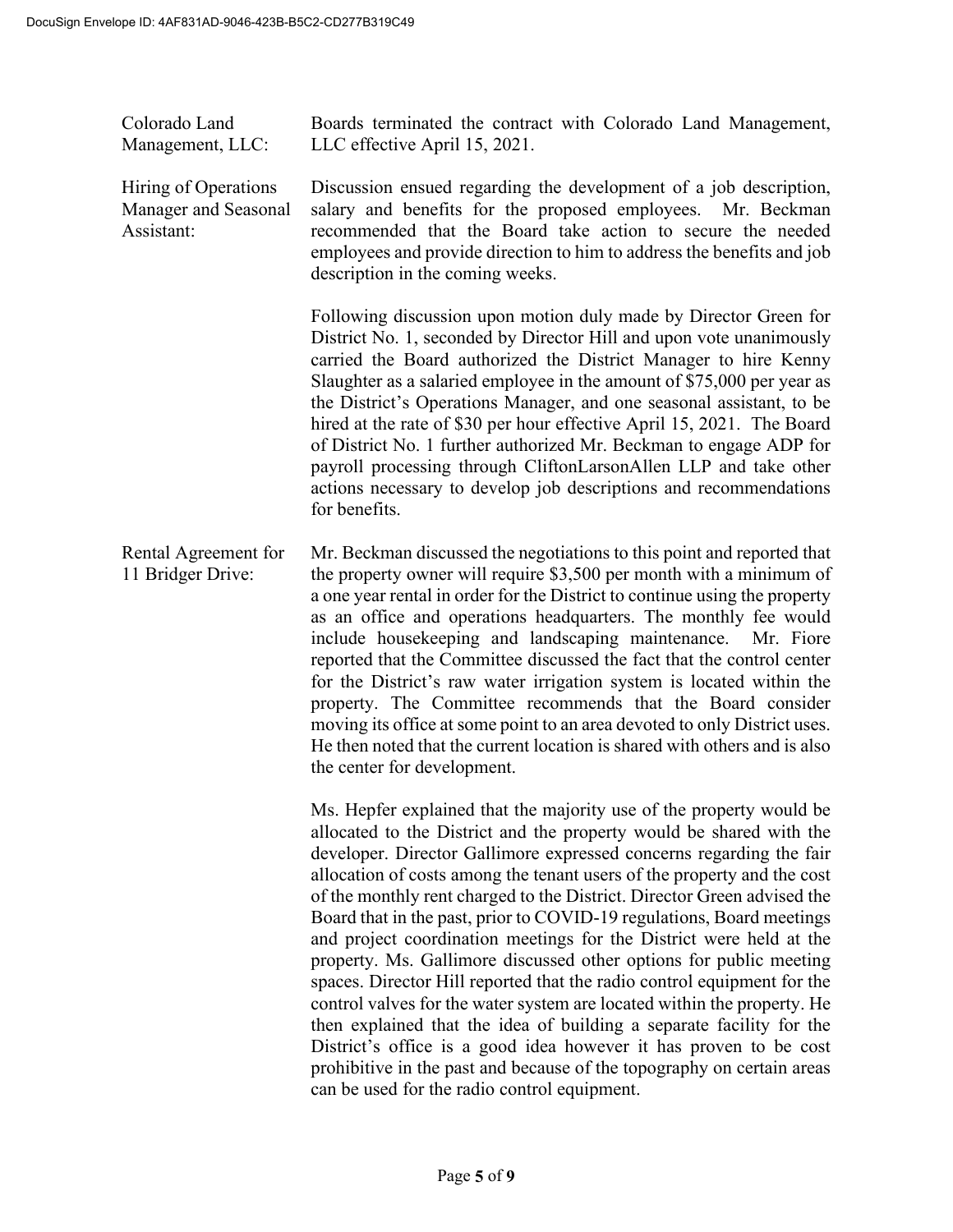Ms. Pranger noted that she is aware of similar properties that rent for \$3,200 per month with full un-shared use. She recommended that the Board confirm with the Town that the current use is an authorized use by the Town. She recommended that the Board obtain a letter from the Town confirming the use status of the property prior to signing the lease.

Mr. Beckman explained that given the necessity to continue operations the current lease offer is the District's best option at this time and recommended that the Board approve entering into a rental/lease agreement in order to continue using the property. Director Green agreed that this is the best option at this time. Director Viau agreed with the comments made by Director Green and noted that he would prefer for the District to own a facility for this specific purpose however that is not an option at this time. Mr. Beckman asked Director Gallimore if she would care to weigh in on the matter. Director Gallimore expressed disappointment for not having sufficient time to review materials and options prior to the Board meeting. She noted that she would like to have more options for special meetings or study sessions.

Following motion duly made by Director Green, seconded by Director Garton, and upon vote unanimously carried, the District No. 1 Board authorized entering into and authorized Mr. Beckman to execute the lease agreement for the property at 11 Bridger Drive in an amount not to exceed \$3,500 per month and for a term not longer than one year subject to negotiation by Mr. Beckman and subject to final review by legal counsel.

Repairs to Buckhorn Pond: Discussion ensued regarding the process for bidding the work for the repairs to the pond liner. Mr. Fiore noted that the Committee discussed recommending policies governing authorized expenditures by management.

> Following motion duly made by Director Green, seconded by Director Hill, and upon vote unanimously carried, the Board of District No. 1 authorized Mr. Beckman to work with Mr. Slaughter, Director Hill and any other parties necessary to prepare a scope of work and put out to bid the pond repairs and to authorize Mr. Beckman to engage a contractor following the review of the bids received and upon concurrence of Director Green, for a total repair amount not to exceed \$40,000. In the event the repairs exceed \$40,000, Mr. Beckman will schedule a Board meeting to award a contract.

## **Legal Matters:**

2021 Recall Election Resolution: Ms. Ivey reviewed the resolution and related materials included in the meeting packet with the Board. She noted that because Director Green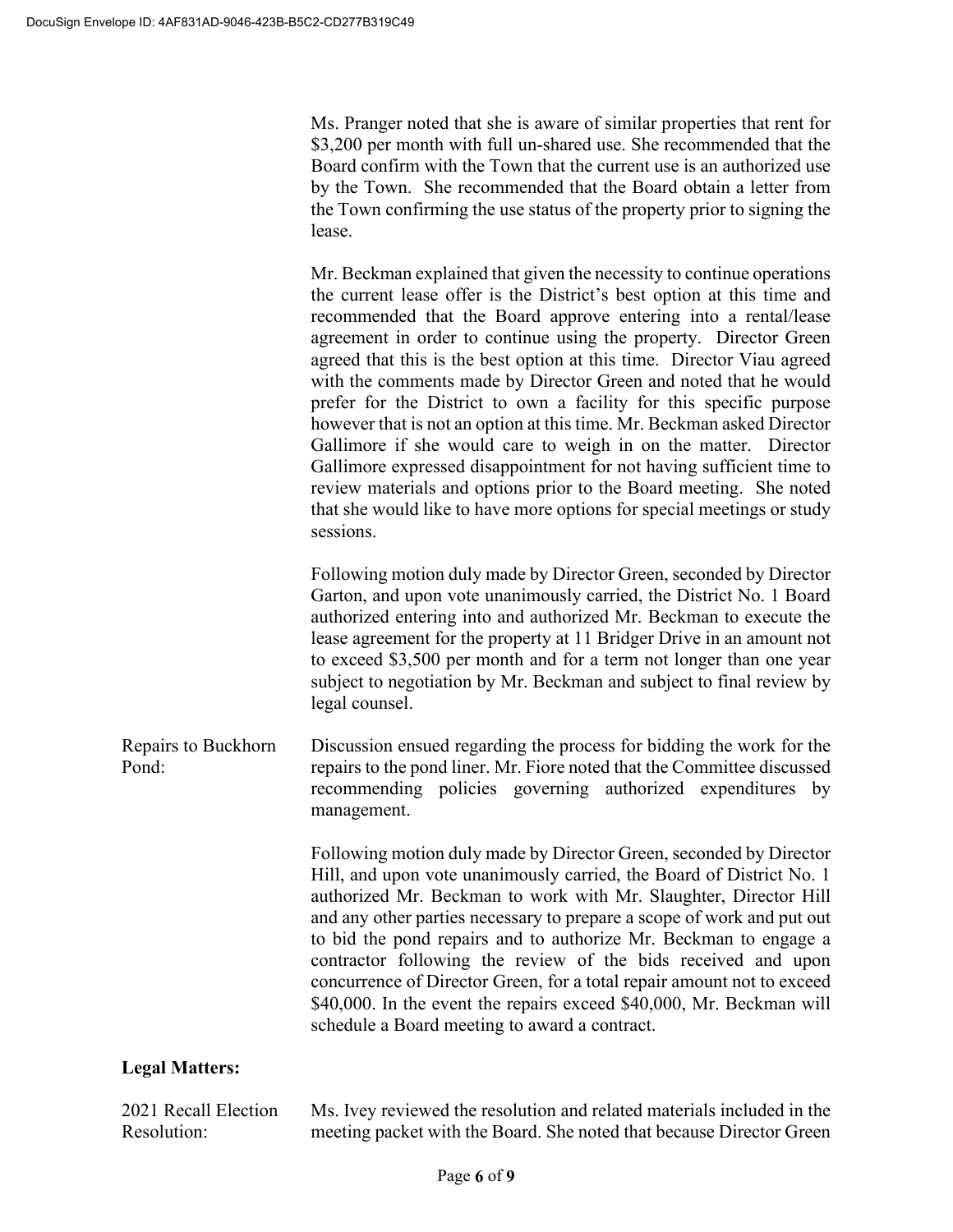resigned prior to the filing of the petition for his seat, the associated petition was not reviewed by legal counsel, thereby saving the associated cost. She then reported that the District No. 2 Board will now need to call the election according to statute. She then discussed the statutory election calendar and requested that the Board set the recall election for June 29, 2021. She further requested that the Board consider engaging Community Resource Services of Colorado ("CRS") as the Deputy Designated Election Official to perform the administrative services associated with the conduct of the election and explained that the election resolution sets the election as an independent mail ballot election consistent with most elections, but that the Board does have the option to hold a polling place election.

Director Gallimore asked about using the County's office as a dropoff location. Ms. Ivey noted that she would need to check with the County but since they are not conducting the election and there is no simultaneous County election that this is not a likely alternative. Director Viau noted that the proposal by CRS may be overestimating the number of eligible electors. Ms. Ivey reported that the actual costs will be based on the actual numbers and that the proposal is intentionally conservative. She then explained that she reached out to four separate firms for quotes and CRS was the only firm that had the resources available and was interested in bidding.

Director Viau asked the sitting Board members being recalled if they would consider resigning in order to avoid the cost of the recall election. He noted that there was overwhelming support in the community as petitions were circulated.

Director Green noted that he thought there were productive discussions over the past few weeks with the Recall Committees. He explained that it was his hope that the Recall Committees would cancel the election with the recent establishment of the Citizens Advisory Committee and the recent appointment of Directors Viau and Gallimore to the District No. 2 Board. He then noted that he believes that much of the information disseminated by those collecting signatures was not factual. He explained that Directors will continue to drop off of the Board due to term limits or through resignation in the near future in the absence of a recall.

Mr. Fiore noted that he applauds Director Viau for asking the question regarding resignation in lieu of recall. Mr. Fiore explained that the two Districts were originally intended to operate together in a system of checks and balances. He stated that by stepping down the Directors that are the subject of the recall can reestablish the system of checks and balances.